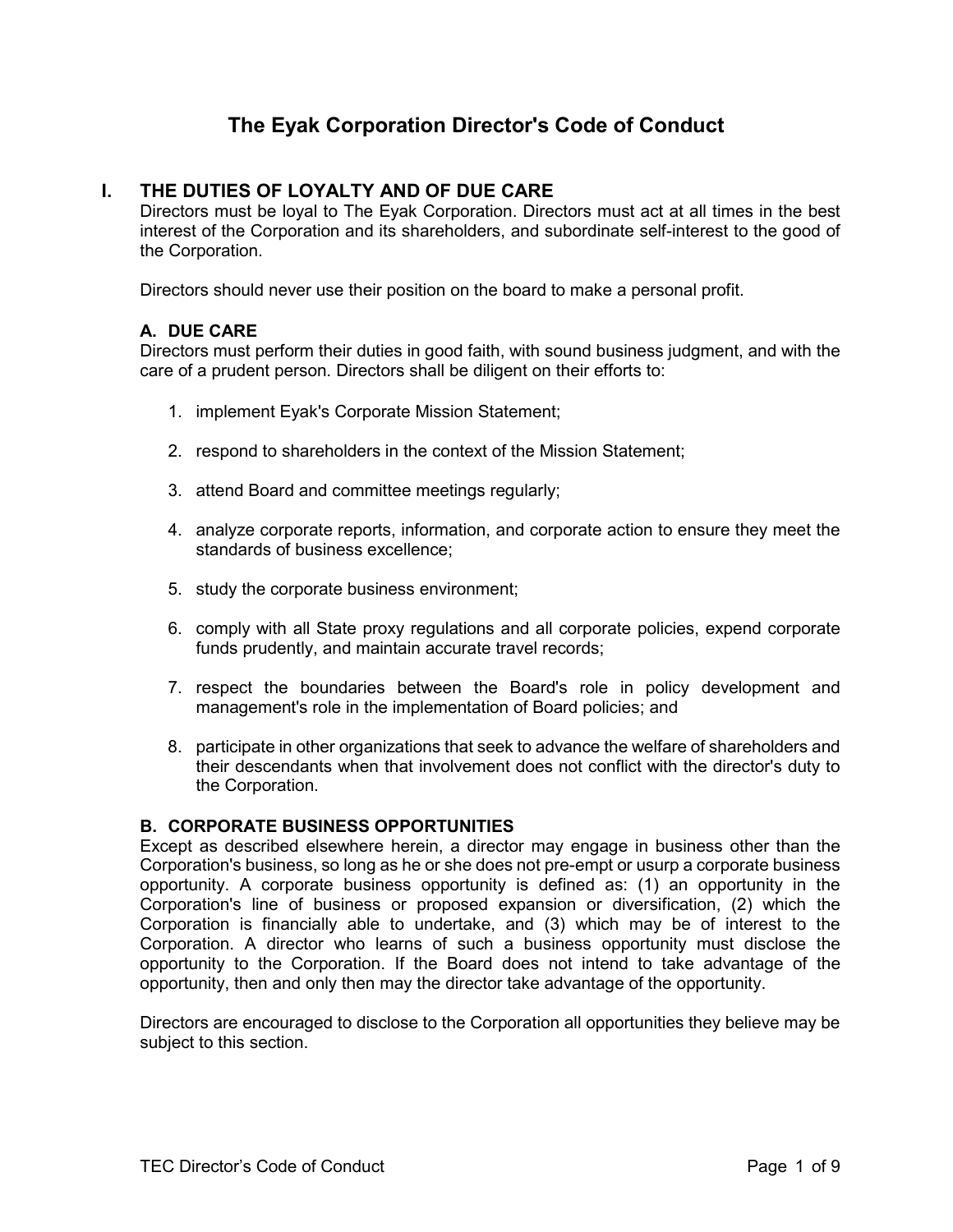## **C. CONFLICTS OF INTEREST**

The Eyak Corporation Board of Directors is bound by the conflict of interest rules contained in Alaska Statute 10.06.478 and Article IX, Section 5 of the Restated Bylaws of the Corporation, collectively, the ("Conflict of Interest Rules").

In light of the Conflict of Interest Rules already binding on the Corporation and in light of business, ethical, legal, and practical issues and regulations facing Native corporations, the general encouragement of shareholder hire, especially in small communities, and being mindful of avoiding the appearance of impropriety or undue influence or insider opportunity, directors shall comply as follows:

- 1. All directors shall advise the Chairman of the Board (or the President if it involves the Chairman) immediately upon becoming aware of an actual or potential conflict of interest. The Chairman shall ensure that the matter is brought before the Board.
- 2. Directors cannot be employed as full time, paid, non-contract employees of The Eyak Corporation or a subsidiary of The Eyak Corporation.
- 3. A director may not vote on or participate in discussion of any matter or item involving:
	- i. direct dealings between the Corporation and a director, the director's spouse or immediate family members, or an entity owned or controlled by any of them;
	- ii. claims, disputes, or lawsuits between the corporation and a director, the director's spouse or immediate family members or any entity owned or controlled by any of them; and
	- iii. any other dealing or relationship between the corporation and any person or entity whereby a pecuniary benefit not available to all shareholders of the corporation would actually or potentially be conferred on the director, the director's spouse, the director's immediate family members, or any entities owned or controlled by any of them.

Any director with a conflict or potential conflict as defined in 3 above must disclose any actual or potential conflict and abstain from participating in any meeting during any discussion or voting on any matter involving or related to the actual or potential conflict.

Failure to disclose any actual or potential conflict of interest shall be treated as a possible violation of this Code of Conduct and dealt with under the Enforcement and Disciplinary Procedures in Section II.

## **D. BUSINESS TRANSACTIONS**

1. Competitors - Without prior disclosure to the Board of Directors a director may not act as an officer, director, general partner, trustee, or manager of, or beneficial owner of more than a 5% equity interest in, any other corporation, partnership trust, or other business enterprise that is in competition with the Corporation. "In competition" as used herein shall mean engaged in an enterprise that performs business activities or buys, sells or furnishes goods or services of a sort that makes up at least five percent of the Corporation's business operations, in a geographical region where the Corporation markets its business activities, goods, or services of the same sort.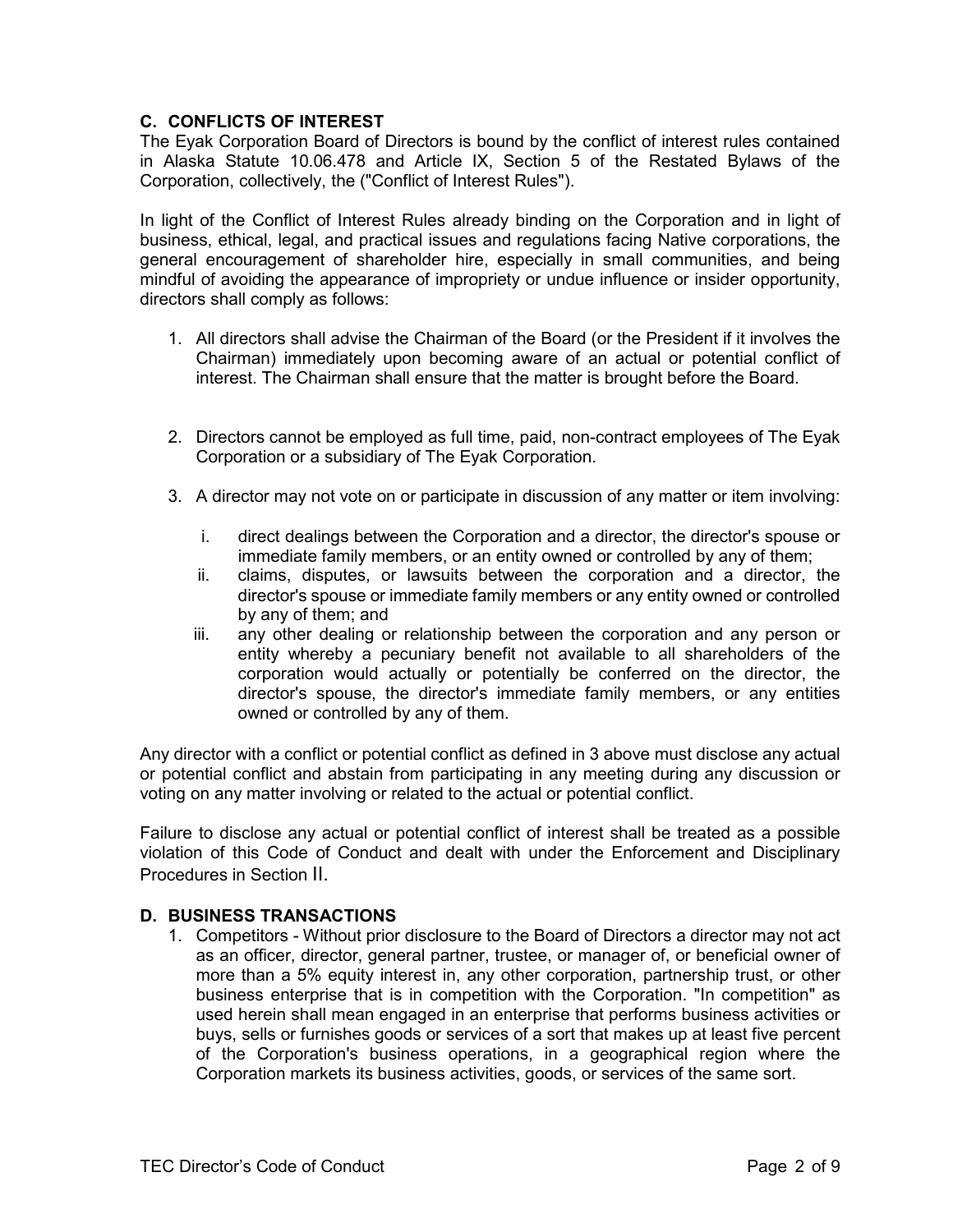2. Director Contracts with the Corporation - Alaska Statute 10.06.478 implicitly requires disclosure of financial dealings between the Corporation and its officers and directors. Article IX, Section 5 of the bylaws of the Corporation addresses contracts or other transactions between Eyak and any other corporation.

The Corporation is cognizant of the need to respect the privacy of an individual's business dealings; it also recognizes that requiring disclosure of significant financial transactions between the Corporation and other entities in which a director of the Corporation, or his or her spouse or children, has an interest is proper.

Except as limited herein, directors of the Corporation must disclose to the Board of Directors the terms of any contract or transaction entered into by the Corporation and any other corporation or concern (collectively an "Entity") during the current fiscal year or proposed to be entered into by the Corporation and an Entity if:

- i. during the fiscal year the transaction(s) with such Entity exceed, in the aggregate, \$10,000; and
- ii. the director of the Corporation, or the director's spouse and/or children, is an officer or director of, employed in a managerial position by, or owns, directly or indirectly, an interest in, such Entity.
- 3. Suppliers Directors must avoid any direct or indirect interest in or relationship with a supplier that could affect their conduct in carrying out their responsibilities to the Corporation. Without prior disclosure to the Board, directors may not be employed by a supplier, customer or any entity with whom the Corporation has a contract for goods or services.
- 4. Loans and Loan Guarantees *-* No director of Eyak or a director of its subsidiaries shall obtain a loan or loan guarantee from the Corporation, except as permitted by law. Alaska Statute10.06.485(a) states:

...A loan may not be extended to a director without approval of two-thirds of the voting shares. An employee or officer who is also a director is considered a director for purposes of this section. A shareholder is not disqualified from voting on a loan to a shareholder as a director because of personal interest.

## **E. CORPORATE GIFTS AND PROPERTY**

1. Receipt of Gifts - Gifts of cash from suppliers or others who do business, or have expressed an interest in doing business, with the Corporation, are absolutely prohibited. No director, including the director's spouse and children, shall solicit gifts of any value. Where customary and not in violation of applicable law or regulation, non cash gifts may be accepted under specific circumstances outlined below.

The Corporation recognizes that on occasion, gifts of goods, services or consumables may be offered to directors by business affiliates and that the offer of these goods or services may be customary in the industry, culture, or country in which business is conducted. Gifts of services, consumables or entertainment (each a "Gift") may be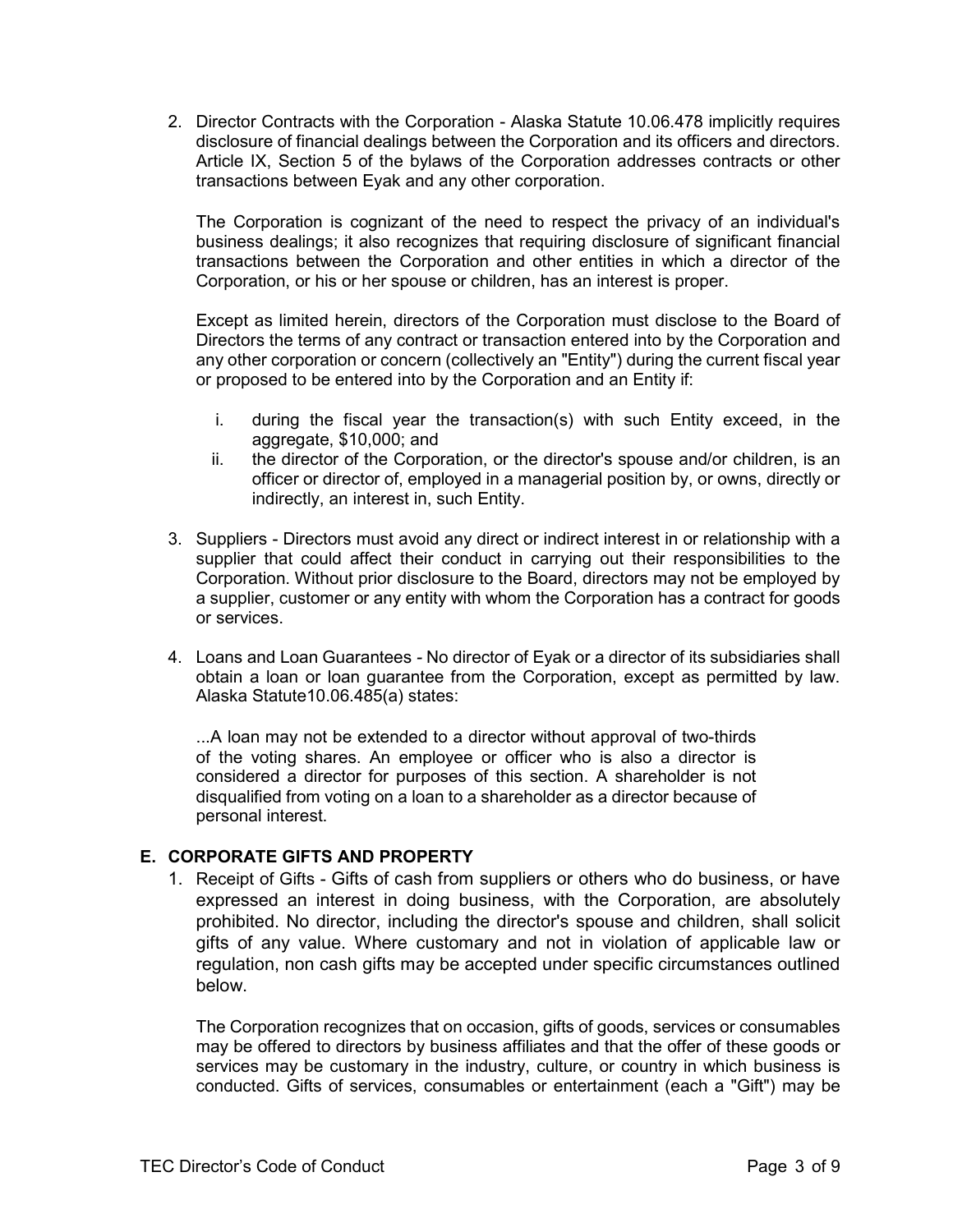accepted by directors, including their spouses and children, provided, however, that receipt of Gifts is subject to the following restrictions:

- i. The acceptance of any Gift must be customary and closely related to the business at hand.
- ii. The receipt of any Gift with a value in excess of \$100 must be immediately disclosed to the Board.
- iii. Any single Gift with a value of more than \$250 from any person or entity with whom the Corporation does business shall be remitted to the Corporation and may be retained by the recipient only if specifically authorized by the Board. Gifts from any person or entity with whom the Corporation does business that have an aggregate value exceeding \$250 within one year shall be remitted to the Corporation and may be retained by the recipient only if specifically authorized by the Board.
- iv. Gifts from any person or entity with whom the Corporation does business that have an aggregate value exceeding \$250 within one year shall be remitted to the Corporation and may be retained by the recipient only if specifically authorized by the Board.

Gifts shall be valued at their estimated fair market value. Business dinners in the ordinary course of corporate business are not considered gifts.

- 2. **Corporate Giving -** Corporate gifts with values exceeding \$100, including but not limited to, goods or materials from corporate-owned operations, must be authorized by the Chairman or subsidiary President or designee division manager. The purpose of such gift must be customary for the business or country and not in violation of any applicable law or regulation. All such gifts must be fully disclosed to the board.
- 3. **Corporate Property -** No director shall use corporate property for personal benefit unless such use has been specifically authorized as a part of a compensation benefit or employment contract. Corporate property shall be used for the benefit of the Corporation's business interests and achievement of corporate goals and objectives only.
- 4. **Government Business Activities -** Corporate policy, as well as various state and federal regulations and laws, prohibit giving or offering gratuities to government officers or employees to secure a contract or secure favorable treatment with respect to any aspect of a government contract.
- 5. **Political Contributions -** Directors may not make a contribution by or in the Corporation's name to any federal election campaign. Directors must comply with applicable state and local laws, and state and local election campaign contributions by the Corporation may be made only under the direction of the Board. Directors will not receive reimbursement for any political contribution made as an individual.

## **F. CONTROL AND USE OF CORPORATE INFORMATION**

All directors are required to execute the Corporation's Confidentiality Agreement (see attachment 2).

Examples of prohibited acts of disclosure or use of proprietary corporate information include, but are not limited to the following: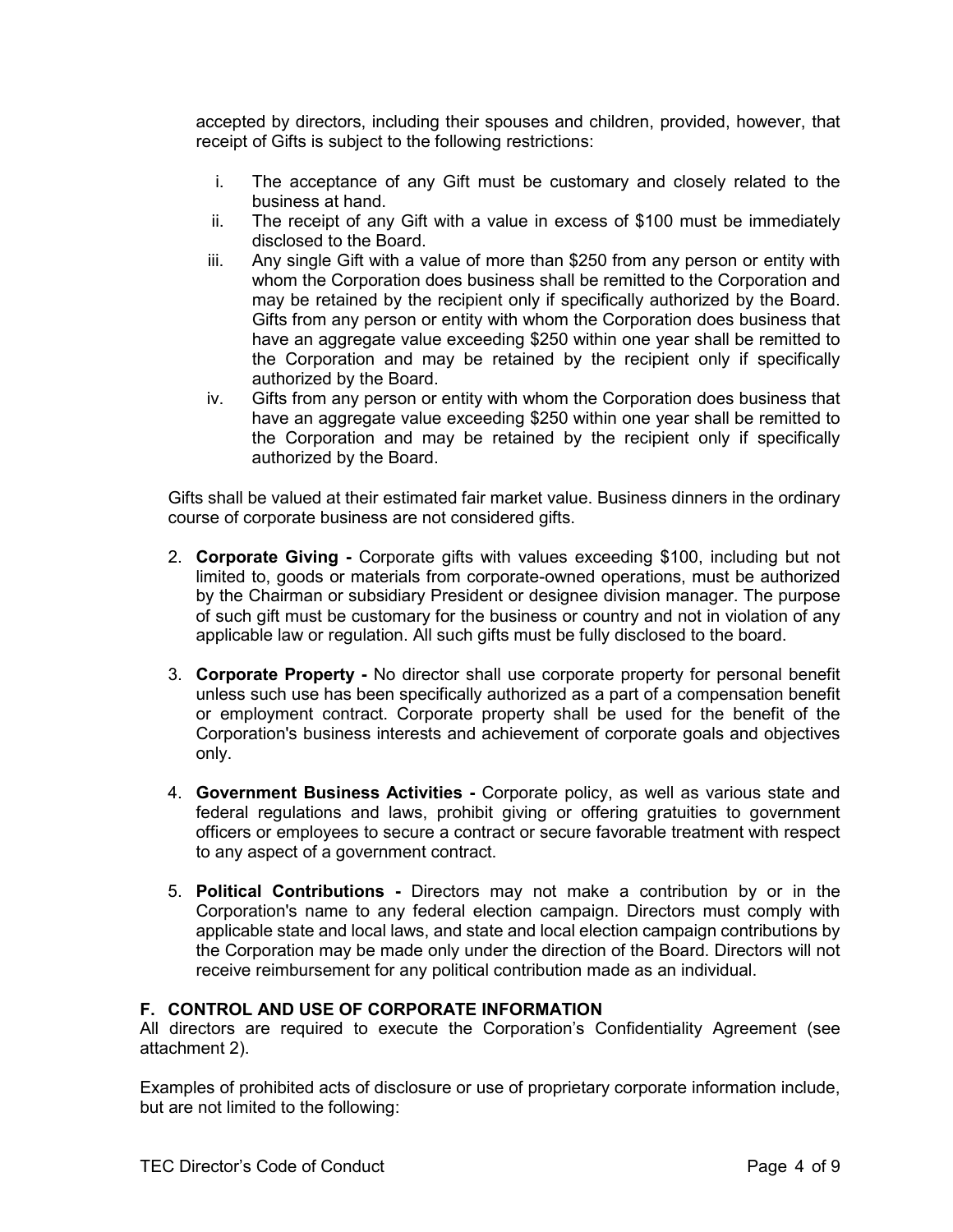- 1. selling or giving private corporate information to a competitor or other third party;
- 2. knowingly converting a corporate business opportunity for personal use or the use of a third party (see Corporate Business Opportunities Section, page 1);
- 3. acquiring real estate which the director knows is of interest to the Corporation;
- 4. using private corporate information in the course of outside employment; and
- 5. using private corporate information in connection with trading or dealing in goods, materials, property, or stock or other securities.

#### **G. NONCORPORATE ACTIVITIES**

The Corporation's endorsement of the appointment or election of a public official shall be made only by the President of the Board on behalf of the Board after Board approval.

Directors are encouraged to be involved in public service to advance the welfare and interests of shareholders and their descendants. Those engaged in public service or partisan politics must not use materials or property of the Corporation without approval.

#### **H. COMPLIANCE WITH LAWS AND REGULATIONS**

Directors are subject to numerous federal, state, and local statutes and regulations. It is their responsibility to become familiar and comply with all applicable laws.

Directors may request through the Corporation's Chairman advice from the Corporation's legal counsel regarding compliance with any applicable law.

## **I. CONDUCT**

Directors are expected to act in a manner that does not reflect adversely on their positions as directors or on the Corporation. Such adverse conduct includes, but is not limited to:

- 1. Acts which involve dishonesty
- 2. Fraudulent acts
- 3. Embezzlement
- 4. Substance Abuse
- 5. Gross abuse of authority or discretion
- 6. Gross neglect of duty

The directors of the Corporation, in conjunction with this Code of Conduct agree to be bound by the drug and alcohol testing policy established by the Board, which is similar to the testing policy adopted for the Corporation's employees.

#### **J. INTERNAL CORPORATE GOVERNANCE AND STANDARD OF BEHAVIOR FOR DIRECTORS**

In participating in meetings involving the Board of Directors of the Corporation, each director shall maintain a standard of behavior that reflects Eyak's Corporate Mission Statement and promotes the respect and confidence of his or her fellow directors and the officers, employees and shareholders of the Corporation. Specifically, each director shall:

i. attend Board and committee meetings regularly;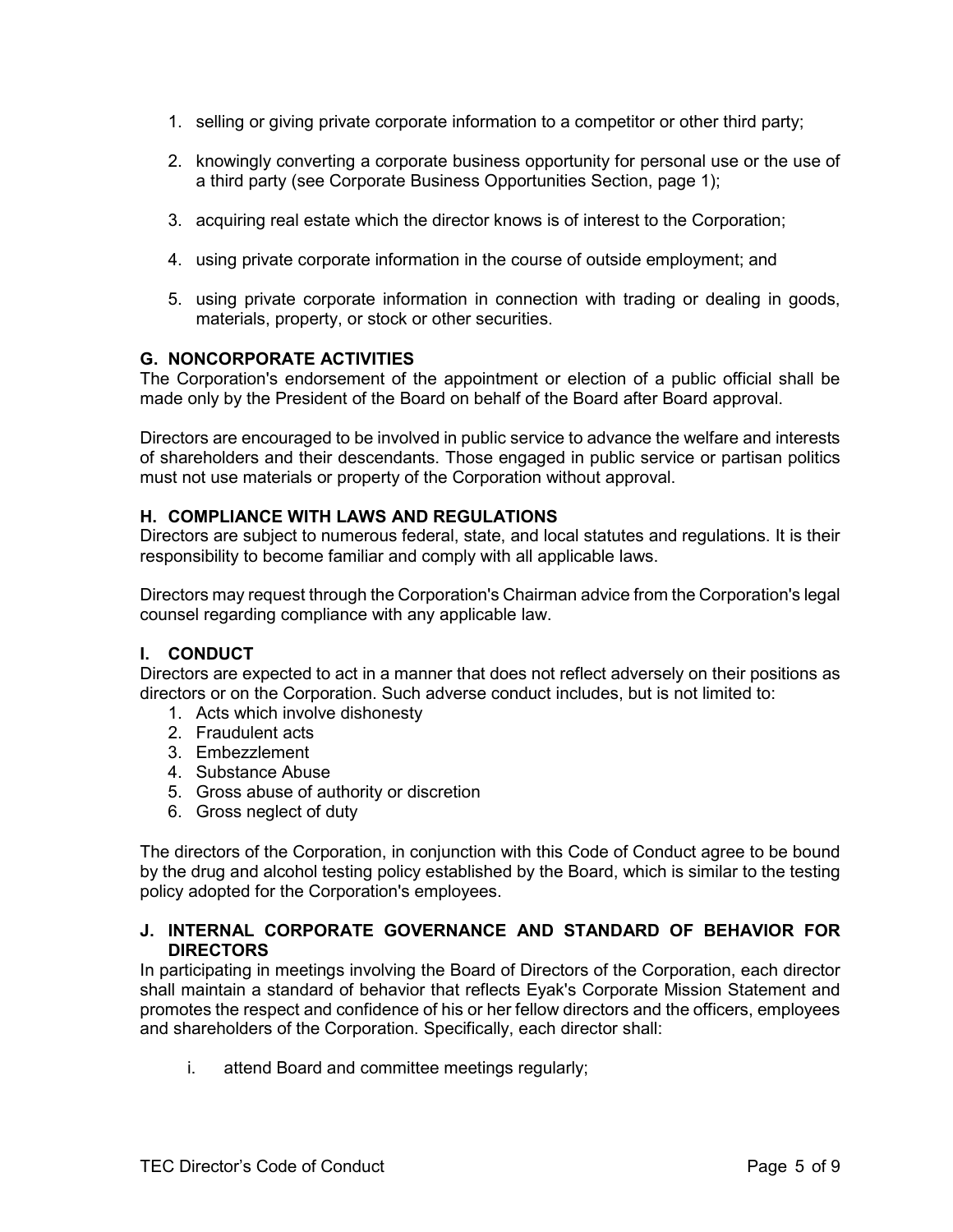- ii. be familiar with the Bylaws of the Corporation;
- iii. be prepared for Board and committee meetings by having reviewed and read materials to be presented and discussed;
- iv. comply with the rules and procedures implemented by the Board for conducting Board and committee meetings, including: (i) placing matters to be considered by the Board on the official agenda prior to the meeting; (ii) following the order of business set forth in the agenda; (iii) presenting opinions on matters before the Board in accordance with the rules for being recognized and addressing the meeting; and (iii) demonstrating common courtesy to others in attendance;
- v. be respectful to fellow directors and remain open to other's ideas;
- vi. refrain from participating in gossip;
- vii. acknowledge that the Board acts as a group and not individuals, and once the Board has acted, a director may seek change through Board action, but shall not undermine public or shareholder confidence in the Board or the Corporation; and
- viii. maintain the confidentiality of corporate information disclosed at Board and committee meetings in accordance with the Confidentiality Agreement, this Code of Conduct, and applicable law.

## **II. ENFORCEMENT AND DISCIPLINARY PROCEDURES**

## **A. PROCEDURE**

Any director who is alleged to have violated the provisions of this Code of Conduct may be subject to the following disciplinary procedure:

- 1. The Chairman of the Board will bring the allegation to the attention of the charged director in writing and the Governance Committee.
- 2. The director charged with the violation shall be notified of the allegation and shall respond in writing to the allegation to the Governance Committee within 10 working days of receiving notice of the allegation from the Chairman of the Board.
- 3. The Governance Committee will present a written determination to the charged director within 21 days of receiving the director's written response. The determination will include findings regarding the validity of the allegation and, if indicated, recommended sanctions.
- 4. If the director accepts the Governance Committee's determination, the Governance Committee shall, except as provided in the next sentence, proceed to enforce its recommendation of sanctions, if any, and shall report the matter and outcome to the Board. If the charged director is alleged to have engaged in fraudulent or dishonest acts, gross neglect of duty, or gross abuse of authority or discretion with reference to the Corporation, the Governance Committee shall refer the matter to the full Board for final determination in accordance with subparagraph 6, below.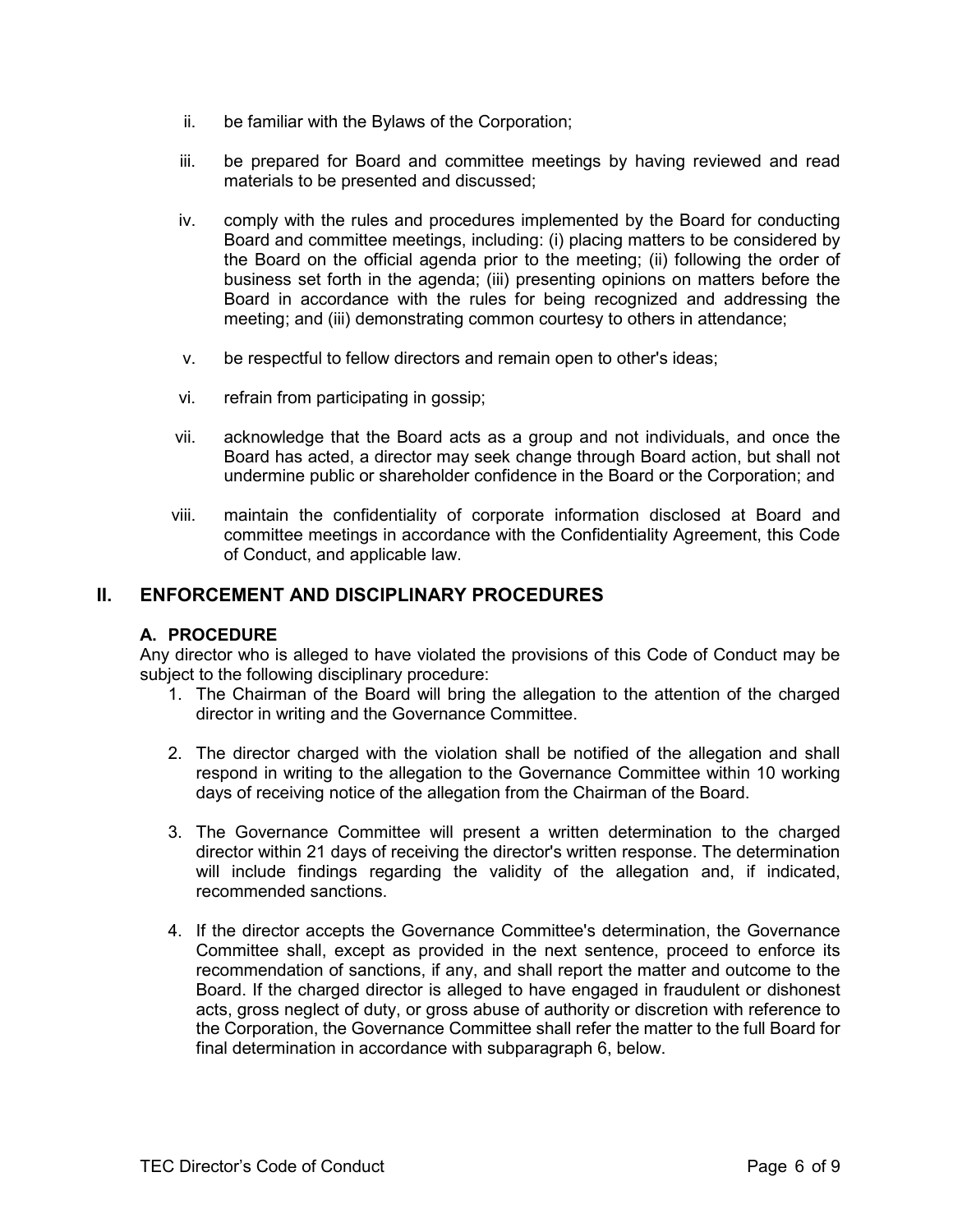- 5. If the director does not indicate acceptance or rejection of the Governance Committee's determination, in writing, within five days of its presentation to him or her, acceptance shall be presumed.
- 6. If: (i) the charged director rejects the Governance Committee's determination; or (ii) the director has been charged with engaging in fraudulent or dishonest acts, gross neglect of duty, or gross abuse of authority or discretion with reference to the Corporation, the Board shall: (1) upon notice to the charged director, meet to consider the matter, including the record and all materials considered by the Governance Committee and any supplemental materials or other evidence the charged director or the Governance Committee staff may wish to provide; and (2) issue a final, written decision not earlier than 14 days and not later than 30 days after the director's rejection of the Governance Committee's determination or, in the case of (ii) above, the matter is referred to the Board by the Governance Committee.

A director charged with a violation of this Code of Conduct may not participate in a vote of the Governance Committee or Board concerning his or her alleged violation.

## **B. SANCTIONS**

1. Discretionary Sanctions

A director who is found through the above procedure to have violated the provisions of this Code of Conduct shall be subject to any or all of the following sanctions:

- i. private reprimand by the Board;<br>ii. public censure and disclosure of
- public censure and disclosure of the violation and sanctions;
- iii. cessation of eligibility to receive meeting fees;
- iv. removal from an officer position on the Board;
- v. cessation of eligibility to receive all other forms of compensation, including travel expenses;
- vi. a request to resign;
- vii. to the extent permitted by law, loss of the right to indemnification by the Corporation;
- viii. in an appropriate case, and where permitted by law, the Board may seek removal of the director by order of the Superior Court, pursuant to AS 10.06.460-463 or its successor.

The Board shall establish, in each case, the appropriate sanction and length of time each sanction shall endure. In making this determination, the Board may consider all factors it deems relevant, including, but not limited to, the seriousness of the infraction; the likelihood of repetition; the extent of probable damage to the finances or reputation of the Corporation; whether the director or his or her family personally profited, financially or otherwise, from the prohibited conduct; and the director's willingness and ability to take steps to mitigate the harm caused by the violation.

2. Automatic Sanctions

In addition to the enforcement procedures and disciplinary actions set forth above, a director who fails to: (1) comply with all disclosure requirements as set forth in the Bylaws and Alaska Corporations Code, (2) execute an acknowledgment agreeing to comply with this Code of Conduct, (3) execute the Corporation's Confidentiality Agreement, or (4) swear an oath of allegiance to the Corporation at or following the annual meeting of shareholders, shall be ineligible to receive meeting fees, and other forms of compensation, including travel expenses. Once the director's failure has been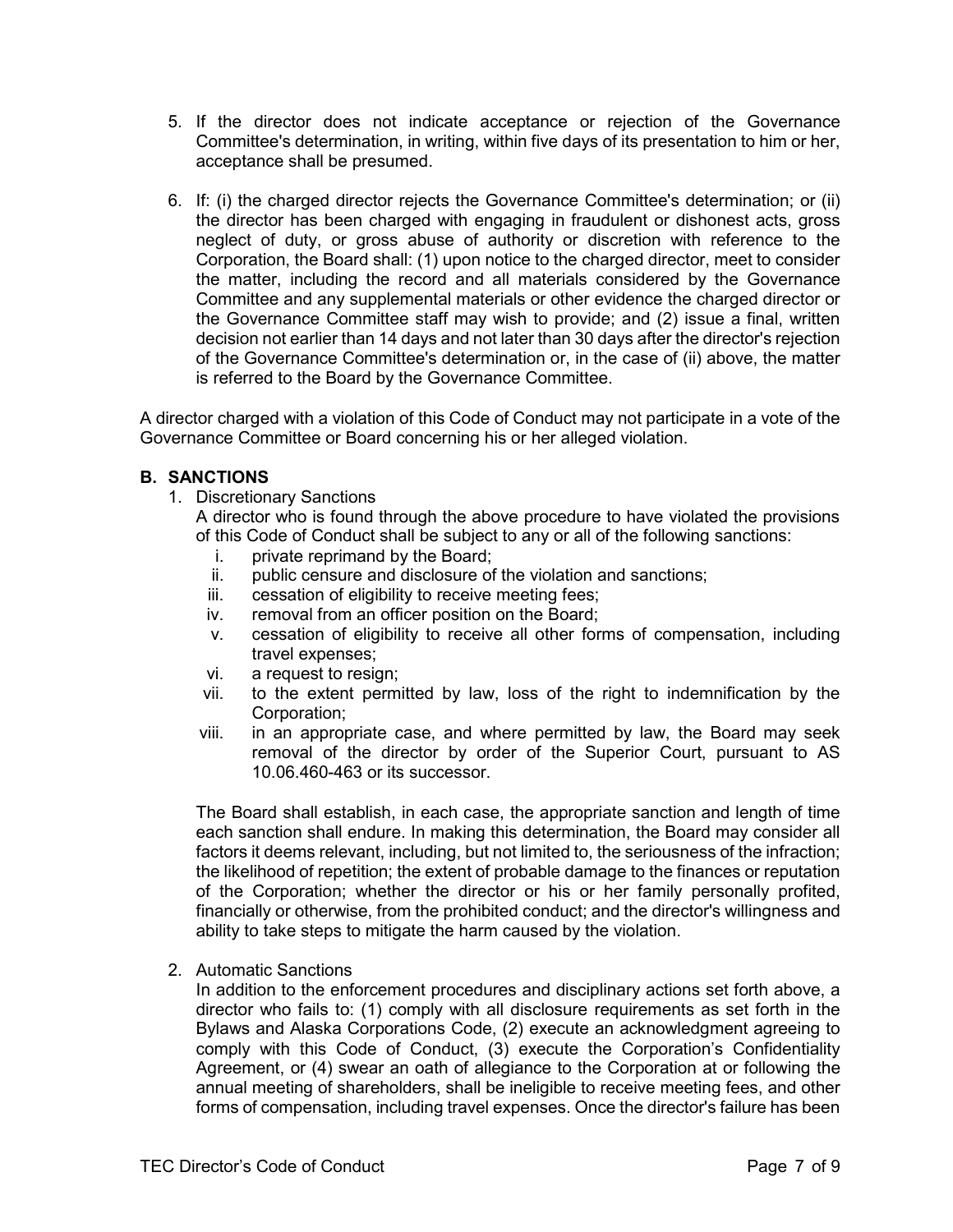rectified, he or she shall become eligible to receive all forms of compensation to which he or she is otherwise entitled as a director. The director will not be compensated for the period of ineligibility of compensation.

In addition to the enforcement procedures and disciplinary actions set forth above, a director who breaches the Confidentiality Agreement set forth in Attachment 2 (demonstrated by a 2/3 vote of the remaining directors) shall not be entitled to review any proprietary or confidential information unless and until the Board determines the breach has been rectified. Provided further, the Corporation shall deny indemnification, to the extent permitted by law, to a director who has not fully completed, executed, and complied with all forms of disclosure and compliance statements required by the Corporation, who has not executed an acknowledgment agreeing to comply with this Code of Conduct, or who has not acted in good faith and in a manner the director reasonably believed to be in or not opposed to the best interests of the Corporation or, with respect to a criminal proceeding, who had reasonable cause to believe the conduct was unlawful.

## **III. DEFINITIONS**

Affiliate-An "affiliate" is a for-profit or nonprofit corporation, partnership, trust, foundation, joint venture, or organization, including subsidiaries, of which The Eyak Corporation owns 5% or more.

Board-The "Board" refers to the Board of Directors of The Eyak Corporation.

Bribe-A "bribe" includes the giving or receiving of cash goods, right of action, property, thing of value or other gifts with the intention of inducing illegal or wrong conduct or to acknowledge performance or omission of such act. Also see "kickbacks".

Code of Conduct -"Code of Conduct" means this Director's Code of Conduct.

Corporation-"Corporation" means The Eyak Corporation, together with its subsidiary companies, including divisions of subsidiary companies, and affiliates.

Confidentiality-"Confidentiality" is the state of being confidential; treated as private and not for publication, including but not limited to statements made within the protected state of an Executive Session.

Conflicts of interest-A "conflict of interest" is a conflict between one's obligation to the corporate good and one's self-interest, or that of a third party.

Director-A "director" is a member of the Board of The Eyak Corporation.

Employee-Owned Business-An "employee-owned business" is one in which an officer, director or employee has a financial interest.

Eyak -"Eyak" means The Eyak Corporation.

Gift-A "gift" is any tangible or intangible benefit received by a director from any present or prospective supplier or customer in return for no payment or for payment of less than market value.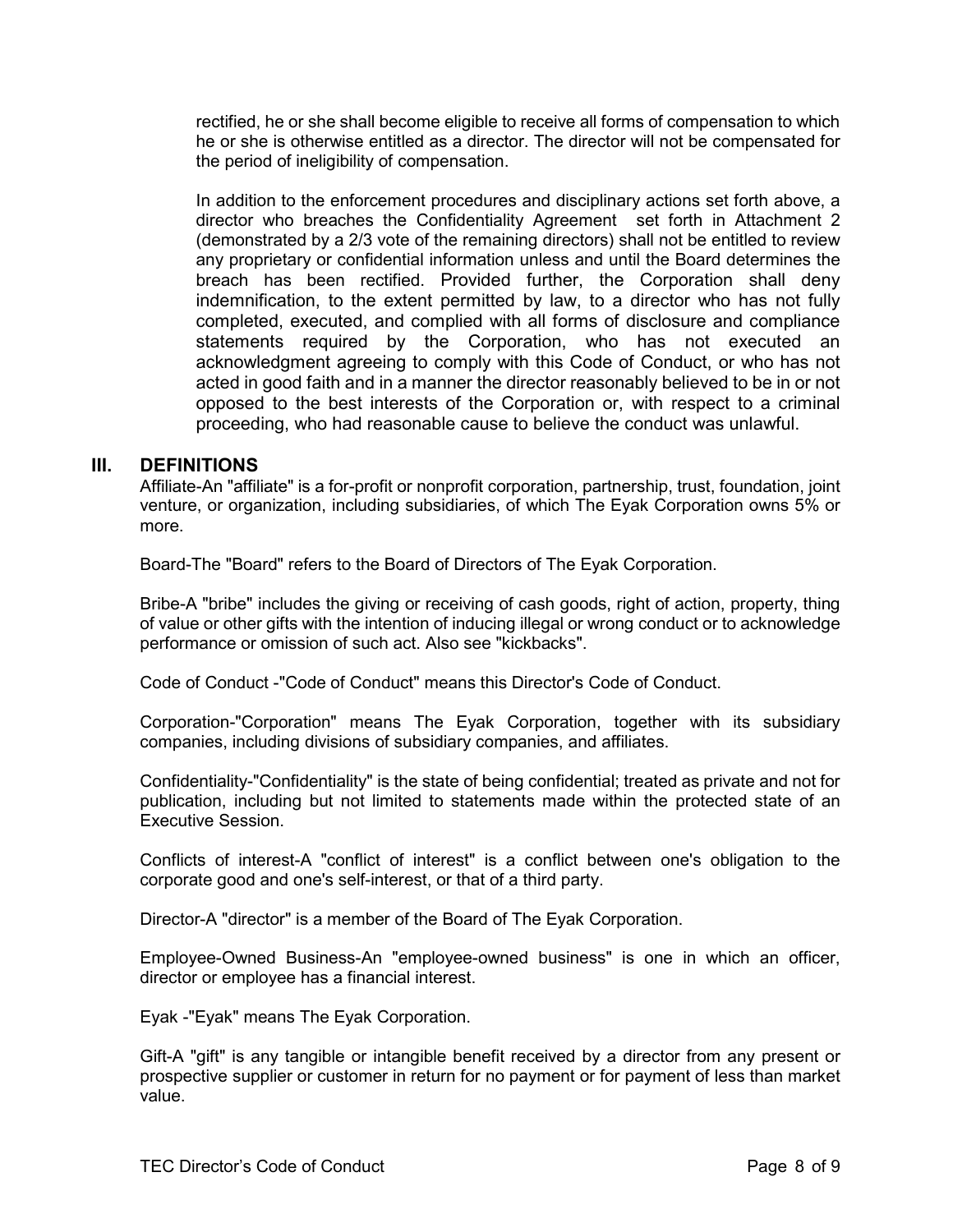Interest-An "interest" is reportable if it is directly or indirectly held or engaged in by the director and director's spouse (if any), parents, siblings, children, or grandchildren. "Interest" includes but is not limited to: (1) Any business that furnishes any property or service to the Corporation; and (2) any other personal or business relationship with any supplier that benefits the involved director materially.

Private Corporate Information-"Private corporate information" includes all confidential or proprietary information, whether technical, business, financial, legal, or otherwise, concerning the Corporation and its affiliates. It also includes any private and proprietary information obtained by virtue of the director's position.

Proprietary-"proprietary" is information in which the corporation and its directors have a protectable interest.

Supplier-A "supplier" is any business organization or agent thereof that furnishes, offers, or has expressed an interest in offering any property, right or service to the Corporation.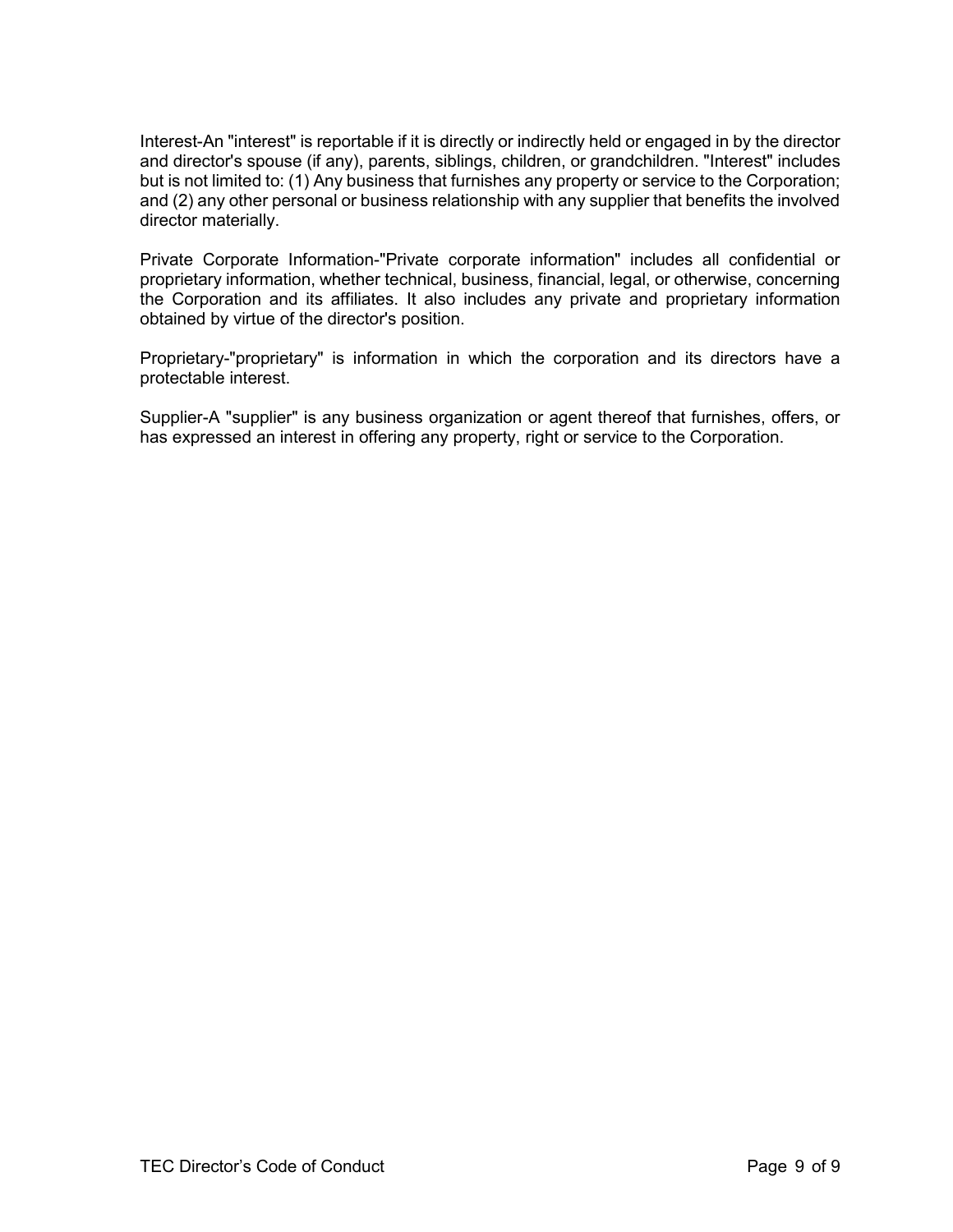## **ATTACHMENT 1 COMPLIANCE STATEMENT**

I, \_\_\_\_\_\_\_\_\_\_\_\_\_\_\_\_\_\_\_\_\_\_\_\_\_\_\_\_\_\_, certify and acknowledge that I have read the Director's Code of Conduct and I agree to comply fully with both the letter and the spirit of the Director's Code of Conduct.

Dated the \_\_\_\_\_\_\_\_ day of \_\_\_\_\_\_\_\_\_\_\_\_\_\_\_\_\_\_\_ 20\_\_\_\_\_.

| Position: |  |
|-----------|--|
|           |  |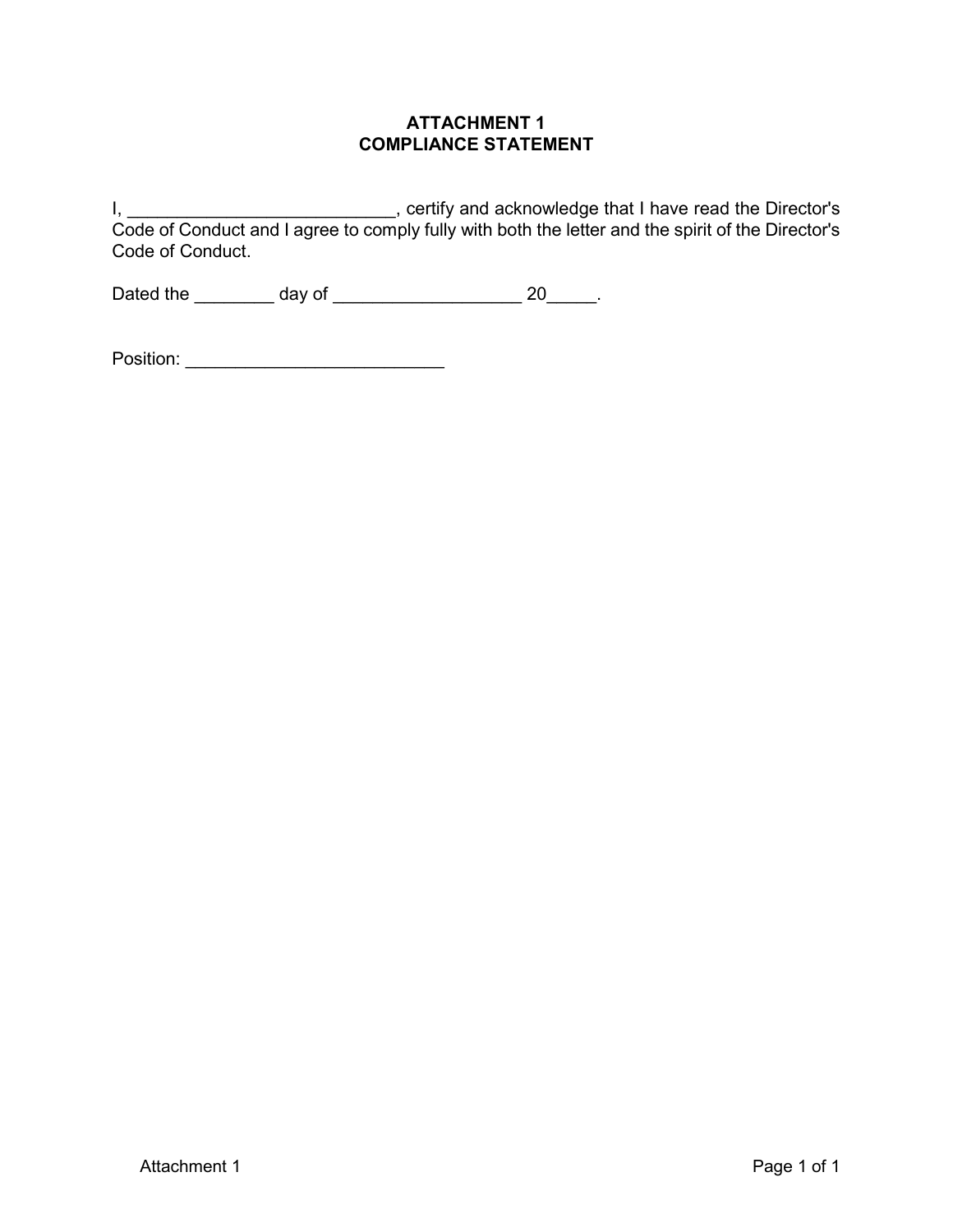# **ATTACHMENT 2 THE EYAK CORPORATION -Board of Directors-Confidentiality Agreement**

**In consideration of my fiduciary duties as a director of The Eyak Corporation and the compensation and other benefits that I will receive as a director, I agree to comply with this Confidentiality Agreement (the "Agreement").**

1. I understand and acknowledge that as a director of the Corporation, I will review and consider a variety of confidential and sensitive information. "Confidential Information" may include any number of different forms, and includes, but is not limited to business, operation, finance, strategic, personnel, litigation, executive session, and other proprietary information of The Eyak Corporation and its subsidiaries and affiliates (collectively referred to as the "Corporation"). Confidential Information does not include information that has been made public by the Corporation. I agree that if I am unsure whether information is confidential, I will treat it as confidential.

2. I understand and acknowledge that Confidential Information constitutes a valuable, unique, and special asset of the Corporation, and that unauthorized disclosure of Confidential Information could result in serious harm or liability to the Corporation.

3. I will keep all Confidential Information private and confidential, and will use my best efforts to prevent inadvertent or unauthorized disclosure. I will not, without prior written consent of the Corporation, disclose Confidential Information to anyone. I will only use Confidential Information in furtherance of my duties as a Director.

4. I understand and agree that monetary damages may not be a sufficient remedy if I breach this Agreement, and that the Corporation will be entitled to obtain an injunction, specific performance, or other equitable relief if I breach this Agreement. In the event that I am compelled to disclose Confidential Information, I will notify the Corporation in advance so it may address the underlying issue or seek appropriate redress.

5. I understand and agree that my obligation to comply with this Agreement survives expiration of my term as a director.

6. All directors of the Corporation must sign this form of confidentiality agreement. The Corporation's waiver or failure to enforce this Agreement in one instance will not be deemed to be a waiver of the Corporation's right to enforce this Agreement in another instance.

7. I agree and acknowledge that this Agreement does not detail all of my duties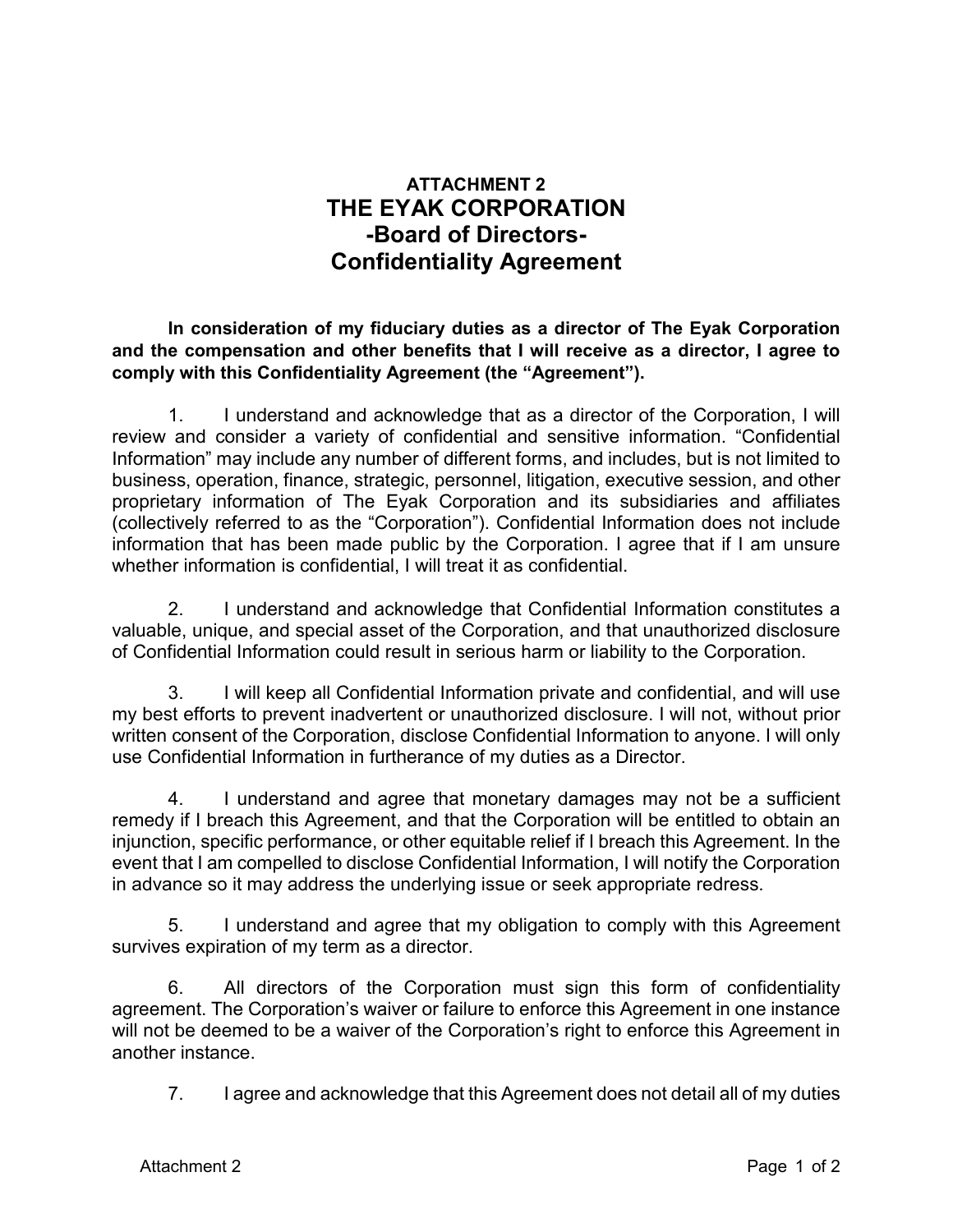to maintain Confidential Information or limit my obligations as a director as required by law. Nor does this agreement limit my duty to report a violation of law.

This Agreement has been duly executed by the parties as of the date first written below.

# **THE EYAK CORPORATION**

By:

Title: <u>\_\_\_\_\_\_\_\_\_\_\_\_\_\_\_\_\_\_\_\_\_\_\_\_\_\_\_\_\_\_\_\_\_</u>

# **DIRECTOR**

Signature:

Date: